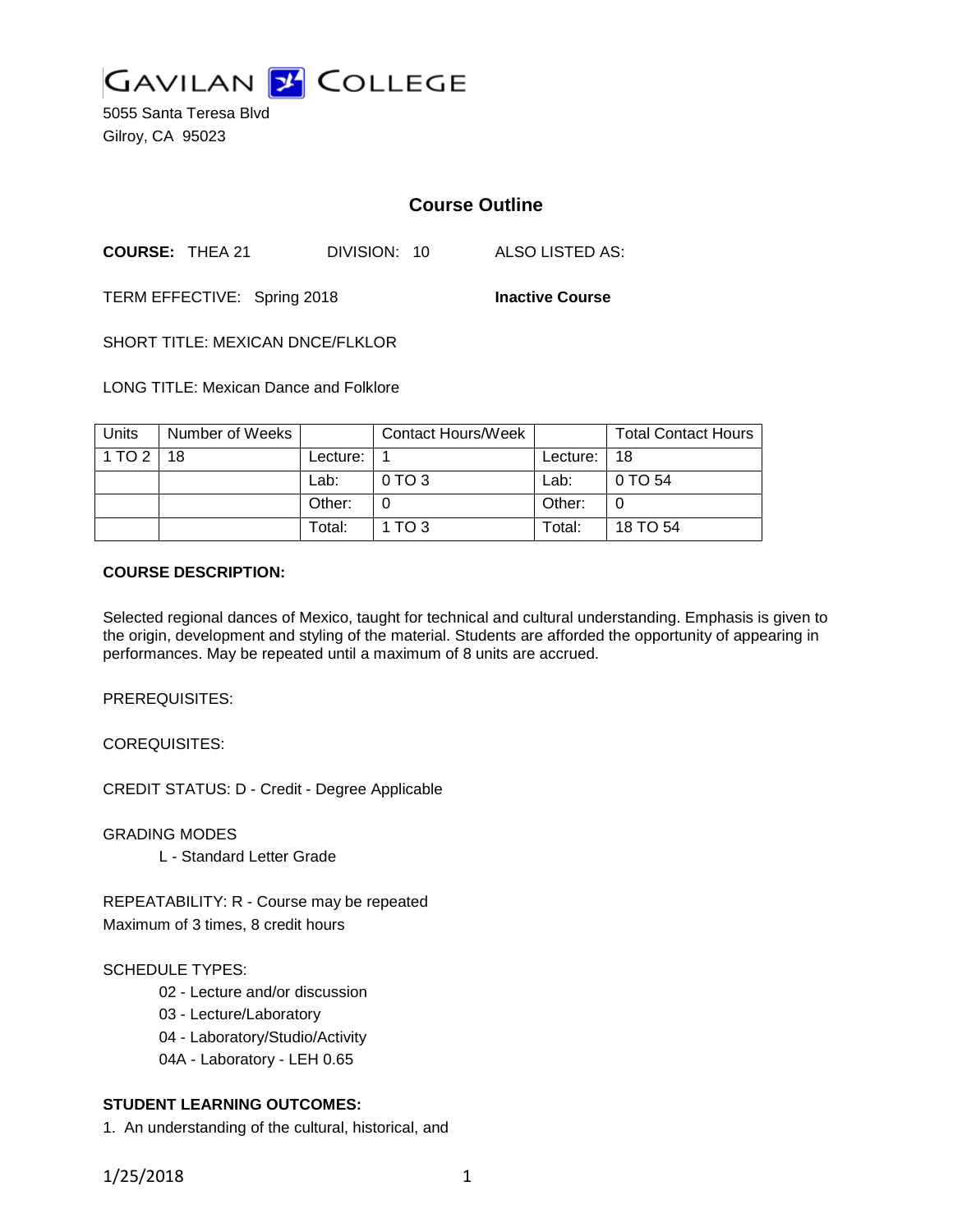aesthetic qualities of Mexican Folk Dance.

2. Kinesthetic and intellectual practice and performance of traditional dance styles. Students must be able to recognize and execute the steps, patterns, rhythms and movements in appropriate sequence, tempo and "style." 3. Develop the skills, fitness, confidence, and communicative skills necessary to perform for an audience. 4. Develop a broad basis for a critical analysis of the aesthetics, choreography, and movement in dance as an art form.

## CONTENT, STUDENT PERFORMANCE OBJECTIVES, OUT-OF-CLASS ASSIGNMENTS

Inactive Course: 04/24/2017 Course on Hold Content/Format A. Typically, six dances will be presented during a semester. Discussion of origin, history, costume, partner relationship and social/ community significance. B. Films and lectures presented to suppliment the actual learning of the dances. C. Reading assignments from a variety of resources will center on topics present in class.\* D. Rehearsal and performances of the material will, by necessity, be on an arranged schedule to adapt to a particular semester's calendar, theater access, etc. Performances may also be held at community localities. (i.e. Hispanic Cultural Festival) Recommended sequence would be a new dance introduced on three-week intervals. Actual dances studied will vary from semester to semester, but typically might be: 1. Fandango Jarocho from Vera Cruz - simple carnival dance from Vera Cruz that uses Salsa style and "savor." 2. Pichito from Campeche 3. Polka from the North of Mexico 4. La Guaranducha from Campeche 5. Chotis from the North 6. Dance from Zacatecas As the semester progresses, and new dances are

introduced, previous dances will continue to be refined and practiced.

Each week the student will read appropriate chapters and complete assigned exercises commensurate with the one to two ratio, lecture-out-of-class standard. COURSE OBJECTIVES:

1/25/2018 2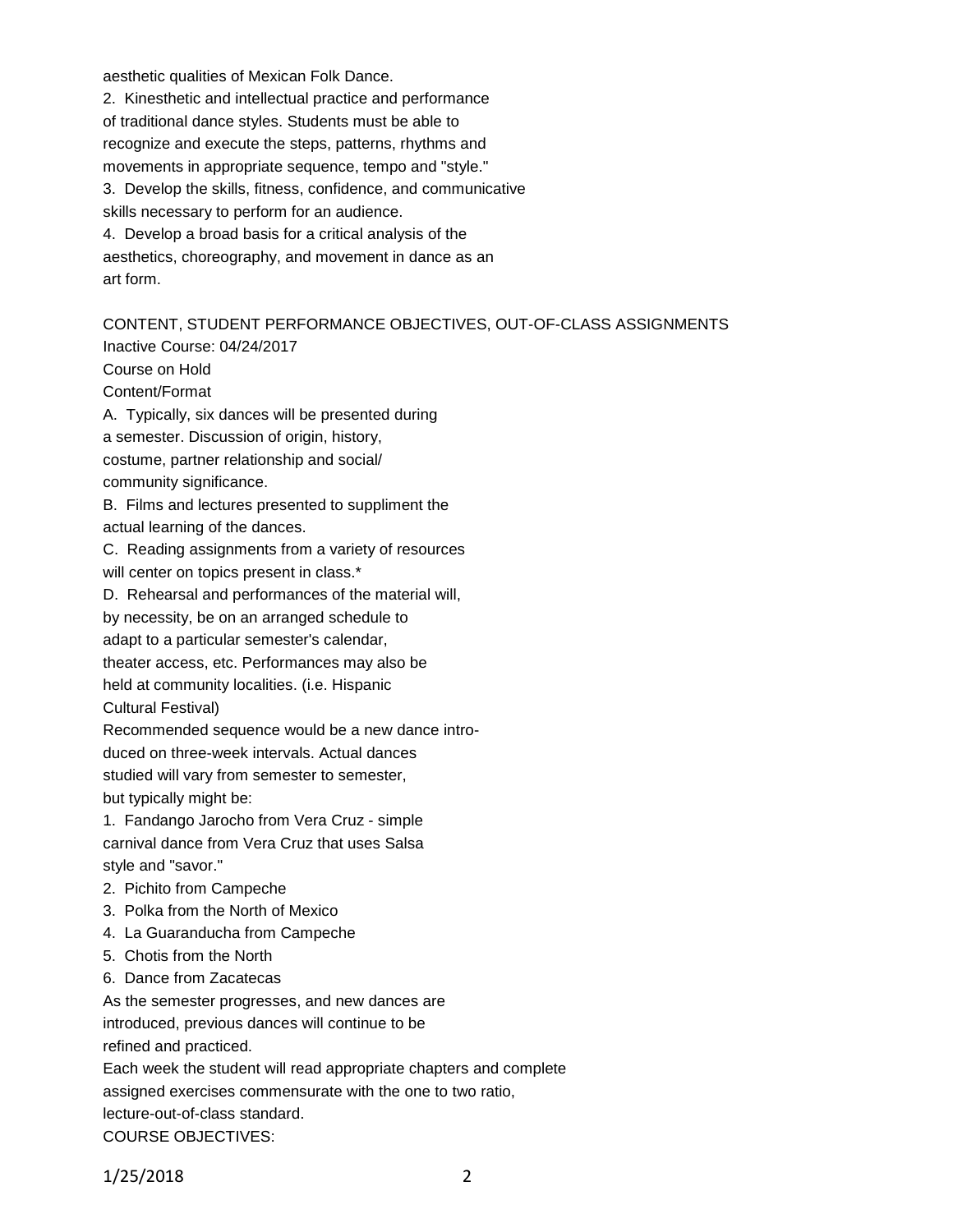\*\*Student performance objectives will vary according to the variety of actual dance styles studied during a specific term. They will, however, have the specific commonality of:

1. knowledge of the historical development of the dance style.

2. knowledge of the cultural role and relevance of the dance.

3. knowledge of the cross-cultural influences on Mexican dance styles, from France and Spain, Africa and indigeneous Indian peoples.

4. Costuming, makeup, and music associated with each dance.

5. Practice and performance of the dances themselves, developing performing ability and aesthetic awareness.

6. knowledge base for student

their own and others performance.

#### **METHODS OF INSTRUCTION:**

Lectures, films, and readings are used to introduce the historical and cultural material.

Movement technique, warmups, stretching, health concerns relevant to dancing are demonstrated and discussed. Dance-studio practice of dances will develop technique, skill and performing awareness.

Observations of professional performances will be used, when available (i.e., El Teatro Campesino productions, Gilroy Hispanic Festival).

Students in class will perform in front of an audience as part of a "performance exam."

Written quizzes and exams will assess knowledge of background material, history, terminology and critical analysis.

### **METHODS OF EVALUATION:**

## **REPRESENTATIVE TEXTBOOKS:**

Other Materials Required to be Purchased by the Student:

#### **ARTICULATION and CERTIFICATE INFORMATION**

Associate Degree: GAV C1, effective 201830 GAV F, effective 201830 CSU GE: IGETC: CSU TRANSFER:

Transferable CSU, effective 201830